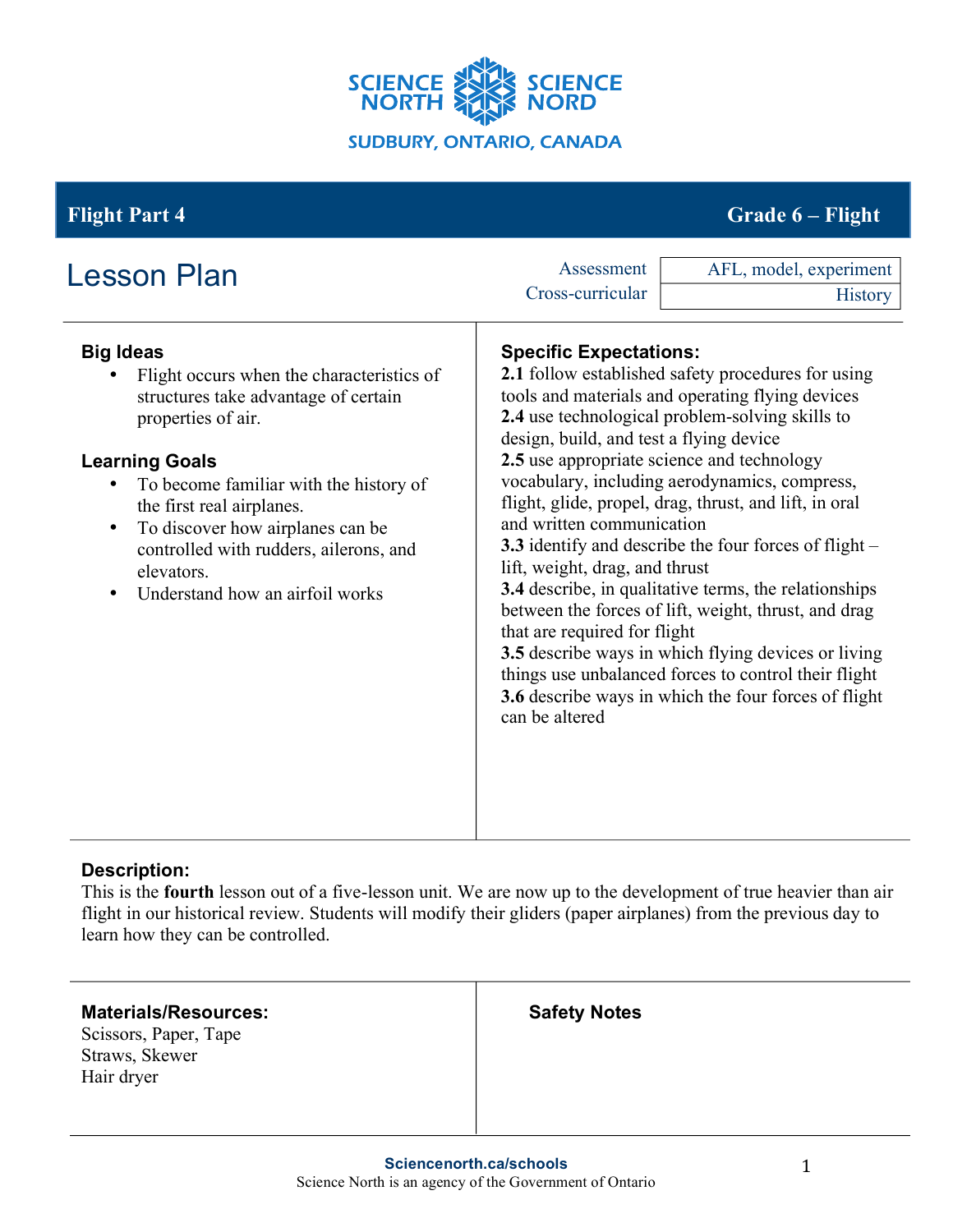#### **Introduction**

Let's continue our journey through the history of flight now to learn about the pioneers who built the first true air planes.

#### **Slide Show**

- Slide 1: Airships
	- o Inventors fitted motors to balloons early on.
	- o Airships were developed before airplanes.
	- o There are different types. Some have rigid structures inside we tend to call them Zeppelin's (even though that was just one company). Ones without any rigid structure are called "blimps".
- Slide 2: Airships were huge!
	- o Were used to make cross Atlantic flights until 1937 (it would take several days)
	- o Could carry almost 100 crew and passengers
- Slide 3: What it looked like onboard
	- o Luxurious living quarters
	- o Much of the living quarters were housed inside the structure.
- Slide 4: Hindenburg accident
	- o Very famous accident that brought about the end of airships.
	- o The hydrogen gas inside the air ships is very flammable!
	- o It was later found that a spark ignited the petroleum based paint on the Hindenburg. However the golden era of airships came to an end.
	- o Today all blimps are filled with helium not hydrogen.
- Slide 5: Wright Brothers
	- o Let's go back now to airplanes!
	- o Ran a printing press and bike shop before becoming interested in flight.
	- o Meticulously tested their designs, with gliders, kites, and a wind tunnel.
	- o First powered and sustained flight in history in 1903.
- Slide 6: Continued development
	- o Wrights kept innovating on their designs
	- o At first many thought they were bluffing about their achievements because they were so secretive.
	- o Eventually showed the world just how far ahead they were, especially with their 3 axis controls (they used wing warping instead of ailerons).
- Slide 7: The Silver Dart
	- o First airplane to fly in Canada in 1909
	- o Developed by Wrights rival Glenn Curtiss and his group including Alexander Graham Bell.
	- o The flight occurred near Alexander Graham Bells' home in Bedeck Nova Scotia.
- Slide 8: Airplanes rapidly advanced after that. This is an image of Billy Bishop with his airplane towards the end of the First World War – so less than 10 years later.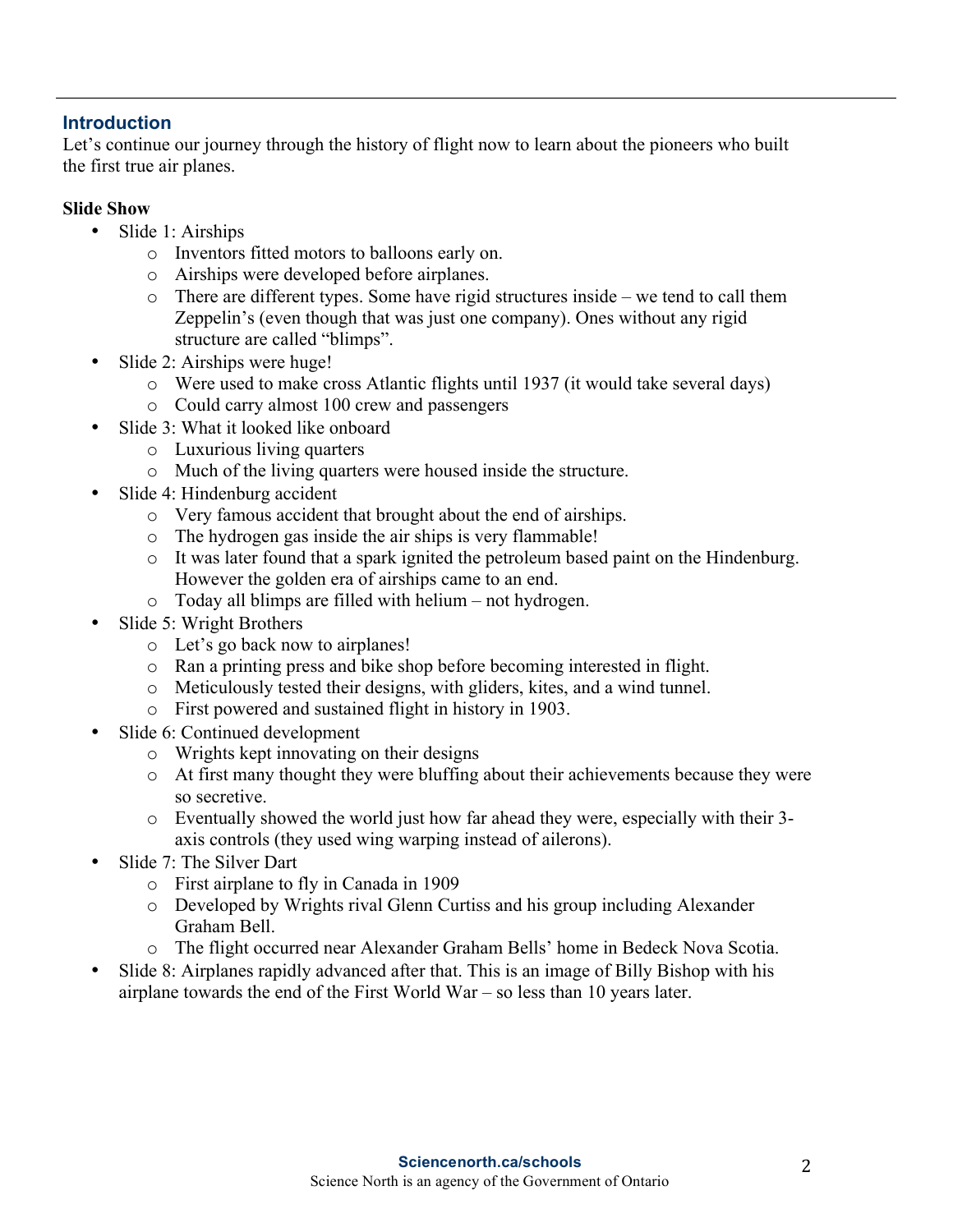## **Action**

## **Build an airfoil (demo or activity)**

- We discussed yesterday that to change the LIFT of an airplane we need to modify the wing design. The Wright brothers and the inventors before them who developed gliders knew about something called air foils. Air foils do just that - they provide lift.
- Let's briefly return to an activity we did in lesson 2: The demonstration of Bernoulli's principle we did by walking across the class room.
	- o What shape did we walk?
	- o Which side has the molecules further apart?
	- o Do you think this kind of shape for an airplane could help push it up?
	- o Let's see!
- **Build and demonstrate an airfoil** (you can just demonstrate this or have them do it, see image file for reference)
	- o Cut a strip of paper about 5 cm wide and the length of a letter size sheet of paper.
	- o Fold the strip so one side is about 2 cm shorter than the other side.
	- o Tape the two ends of the strip together so you get an arch.
	- o Poke a hole into the middle of the arching half of the paper with a pencil
	- o Push the arch forward so you get an airfoil shape and mark the bottom piece of paper through the hole.
	- o Poke a hole through the bottom paper in this location.
	- o Insert about a 5 cm piece of straw through the holes.
	- o Tape the two sides of the airfoil in place on the straw so they can't slide up or down.
	- o Optional: attach a piece of string that you can gently pull on to keep the airfoil from spinning (see image)
	- o Insert a skewer through the straw.
	- o Hold the airfoil in front of a hairdryer. Note how it will rise if the airflow hits it the right way.

## **Modify paper airplanes (see reference image)**

- Let's explore a bit more now about HOW airplanes control their flight direction. For this we will modify our paper airplanes.
- Let's pick one of your airplanes that flew well yesterday and make some modifications to it.
- Throw it again to remind yourself how it flew.
- Ailerons<sup>.</sup>
	- o First cut a flap on each back edge of the wings, fairly close to the tip of the wing.
	- o Bend one flap up, and bend the other one down.
	- o Throw the airplane (in the designated area).
	- o What do you notice? (You should get airplanes that corkscrew a LOT more. This is called the airplane's "roll")
	- o Ailerons can be used to control the roll of the airplane.
	- o In practice ailerons would constantly adjust to keep the roll of the airplane as wanted. You would not normally have the ailerons in the configuration we use for demonstration here, unless the pilot was doing a trick to "corkscrew" the plane.